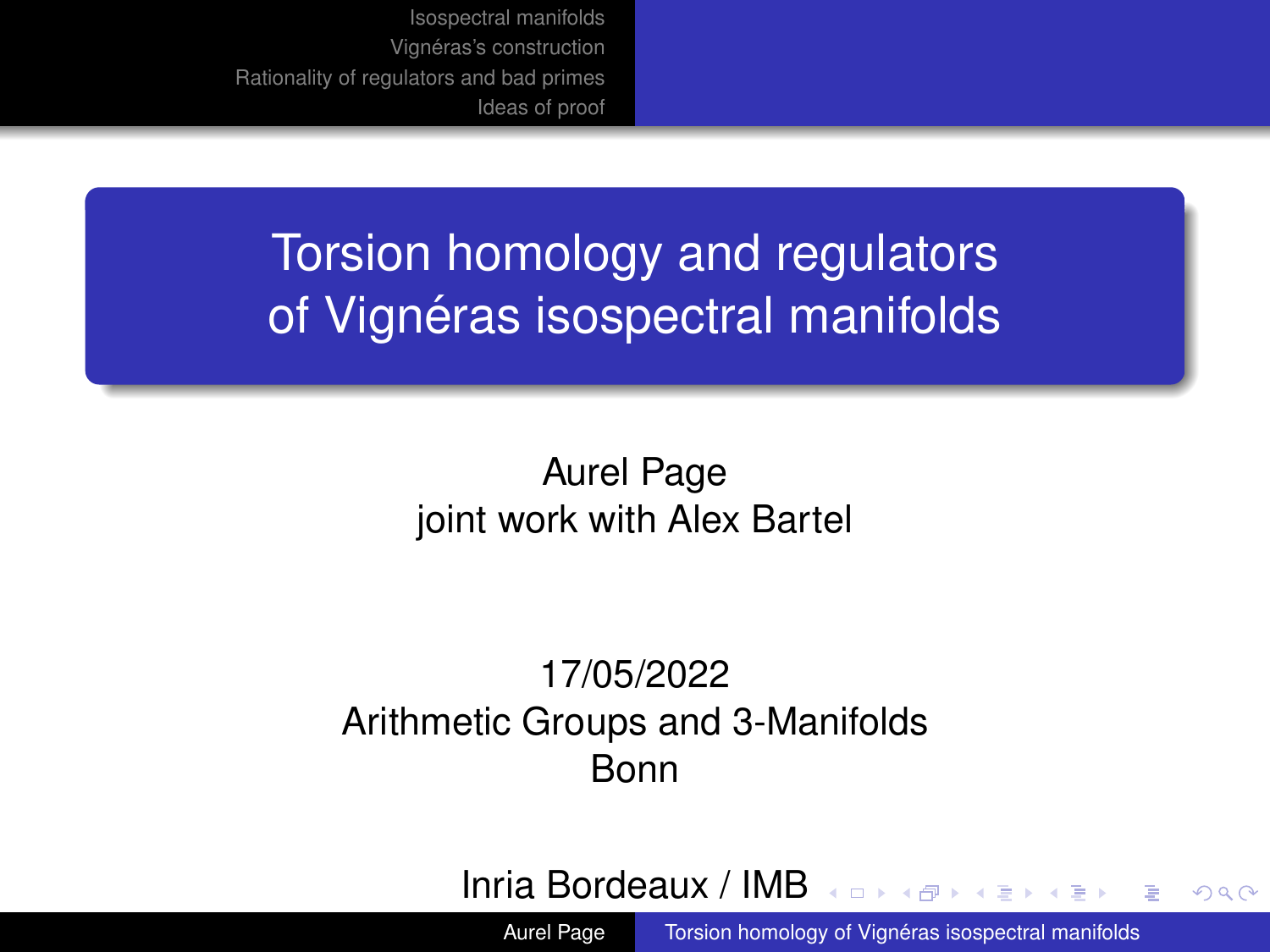<span id="page-1-0"></span>Vignéras's construction [Rationality of regulators and bad primes](#page-13-0) [Ideas of proof](#page-21-0)

# Isospectral manifolds

Aurel Page Torsion homology of Vignéras isospectral manifolds

 $(1 - 1)$   $(1 - 1)$   $(1 - 1)$   $(1 - 1)$   $(1 - 1)$   $(1 - 1)$   $(1 - 1)$ 

 $2990$ 

ă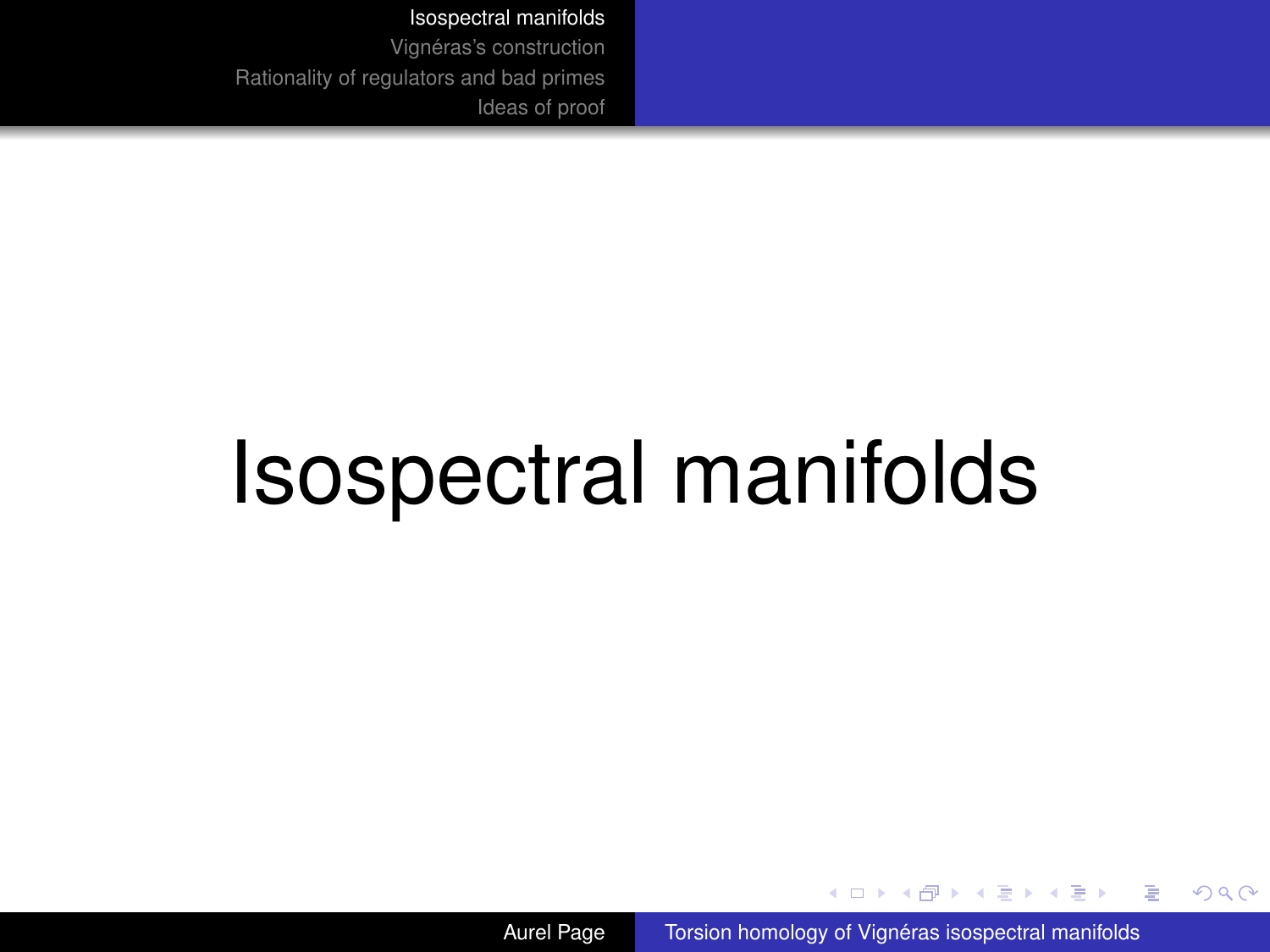Vignéras's construction [Rationality of regulators and bad primes](#page-13-0) [Ideas of proof](#page-21-0)

## Isospectral manifolds

Mark Kac '60: "Can you hear the shape of a drum?"

Formally:

*M* compact Riemannian orientable manifold

 Laplace operator ∆ acting on *k*-forms Ω *k* (*M*) with discrete spectrum.

*M* and *N* are **isospectral** if for all *k*, the Laplace spectrum with multiplicity is the same on  $Ω<sup>k</sup>(M)$  and  $Ω<sup>k</sup>(N)$ .

**Question**: isospectral ⇒ isometric?

**Answer: no** in all dimensions > 2 (Vignéras '70, Sunada '80).

イロメ イ押 メイヨメ イヨメ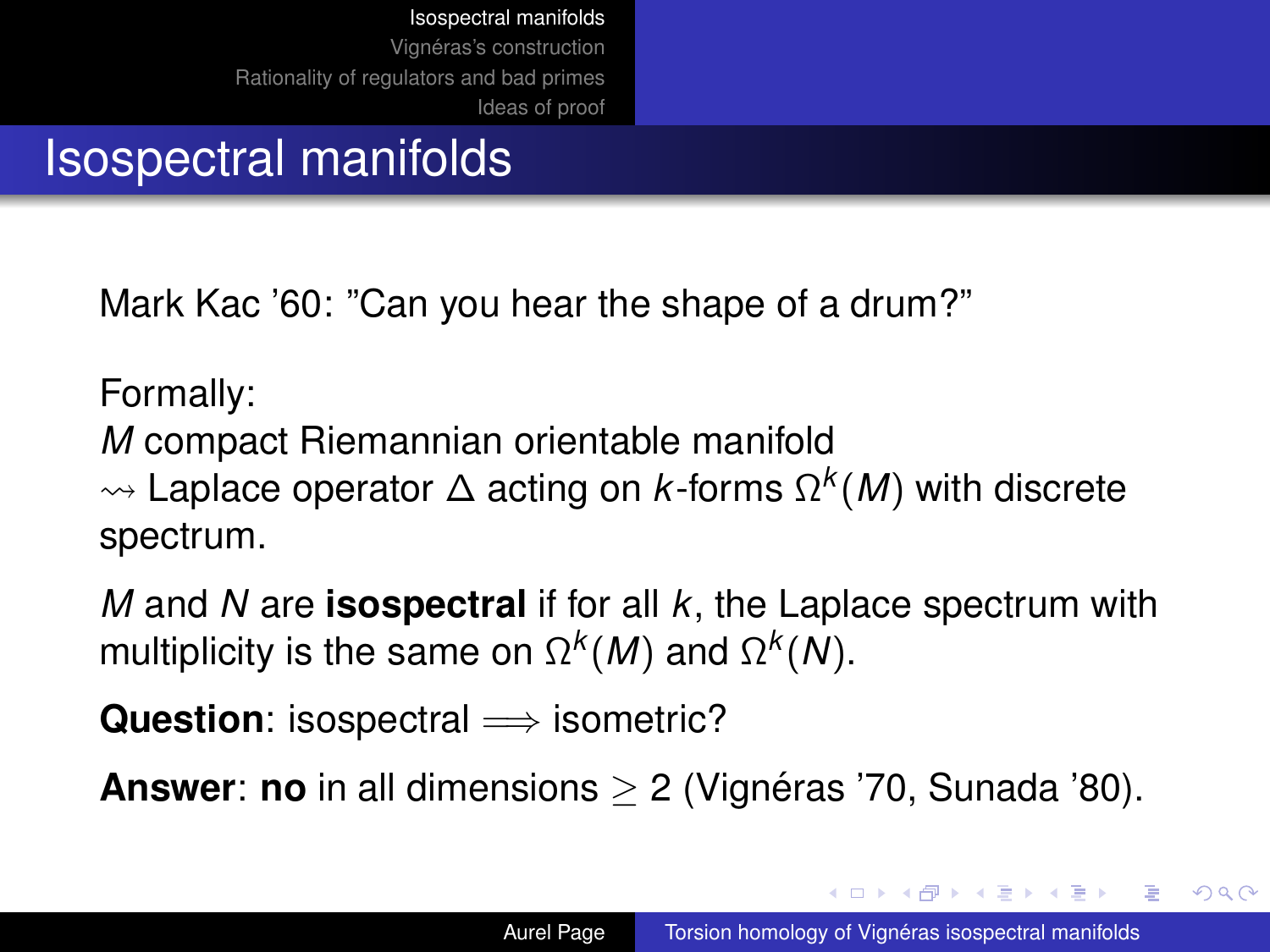## Isospectral invariants

More general question: which invariants of Riemannian manifolds are **isospectral invariants**?

- $\bullet$  dimension  $d = \dim(M)$ ;
- volume Vol(*M*);
- Betti numbers  $b_k = \text{rk } H_k(M)$ ;
- spectral zeta function

$$
\zeta_{M,k}(\mathbf{s}) = \sum_{\lambda>0} (\dim \Omega^k(M)_{\Delta=\lambda}) \lambda^{-s}
$$

for  $\Re(s) \gg 0$ .

イロメ イ押 メイヨメ イヨメ

ă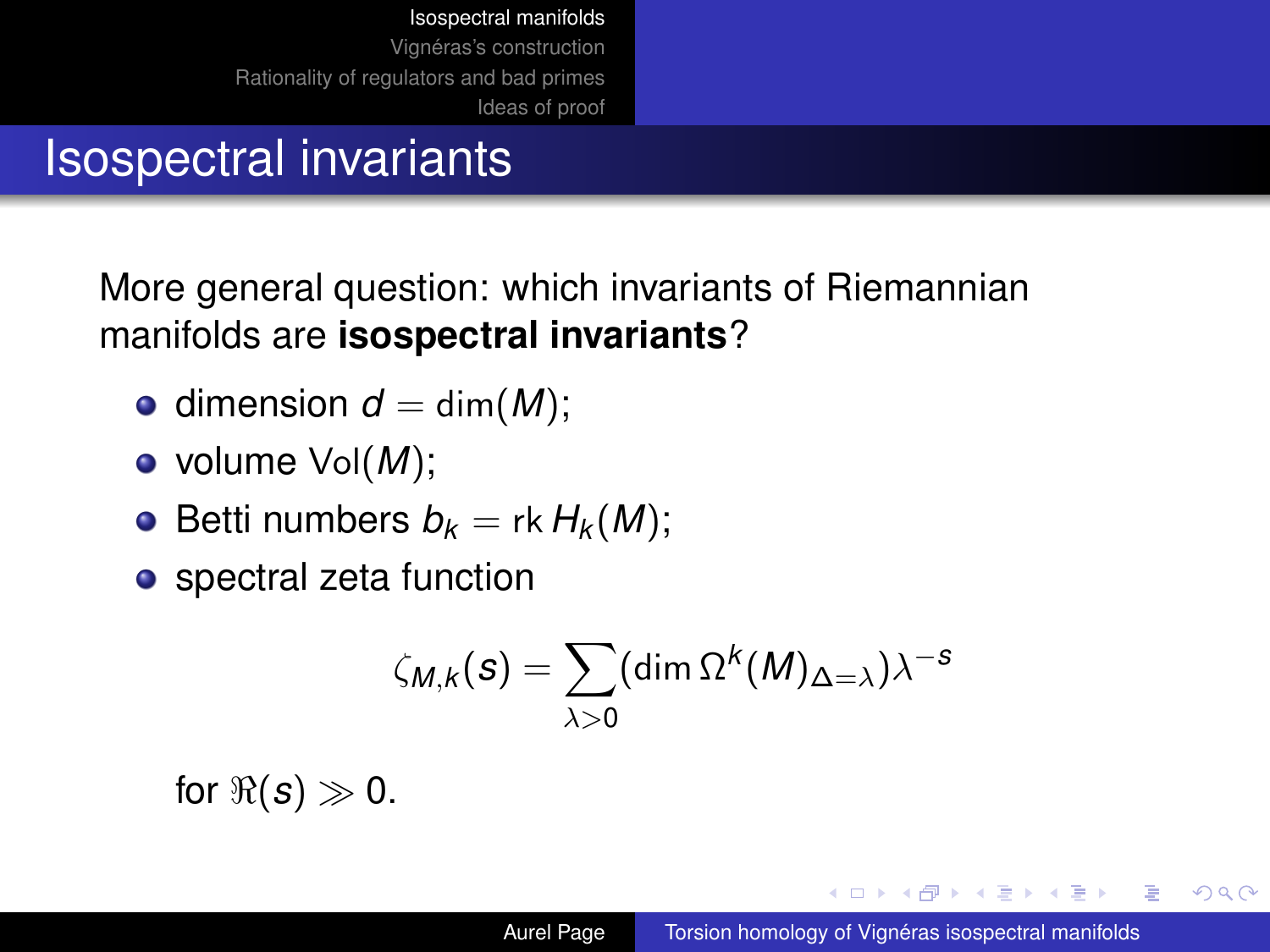Vignéras's construction [Rationality of regulators and bad primes](#page-13-0) [Ideas of proof](#page-21-0)

## The Cheeger–Müeller formula

We have

$$
\prod_{k=0}^{d} \exp(\zeta'_{M,k}(0))^{k(-1)^k} = \prod_{k=0}^{d} \left( \frac{|H_k(M)_{\rm tors}|}{\text{Reg}_k(M)} \right)^{(-1)^k}
$$

where

$$
\operatorname{Reg}_k(M) = \operatorname{Vol}\left(\frac{H_k(M, \mathbb{R})}{H_k(M)}\right).
$$

 $\mathsf{Example:}~\mathsf{Reg}_{0}(M) = \mathsf{Vol}(M)^{-1/2},~\mathsf{Reg}_{d-i}(M) = \mathsf{Reg}_{i}(M)^{-1}.$ 

イロト イ押 トイヨ トイヨ トー

D.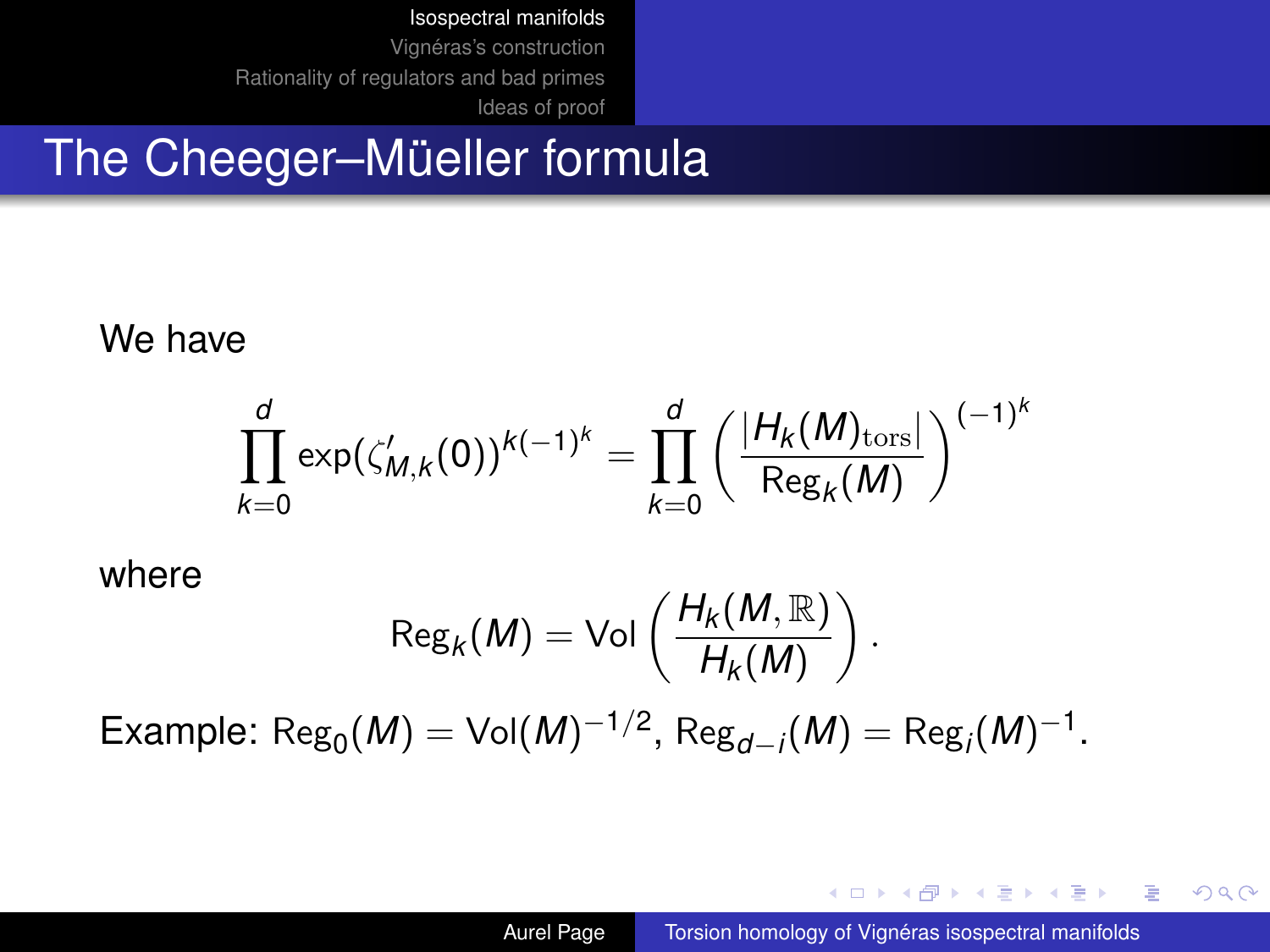Vignéras's construction [Rationality of regulators and bad primes](#page-13-0) [Ideas of proof](#page-21-0)

## Torsion and regulators

### If *M* and *N* are isospectral, then

• 
$$
\text{Reg}_k(M) = \text{Reg}_k(N)
$$
? No.

• 
$$
H_k(M)_{\text{tors}} \cong H_k(N)_{\text{tors}}
$$
? No.

$$
\prod_{k=0}^d\left(\frac{\text{Reg}_k(M)}{\text{Reg}_k(N)}\right)^{(-1)^k}=\prod_{k=0}^d\left(\frac{|H_k(M)_{\text{tors}}|}{|H_k(N)_{\text{tors}}|}\right)^{(-1)^k}\in\mathbb{Q}^\times.
$$

• 
$$
\text{Reg}_k(M) / \text{Reg}_k(N) \in \mathbb{Q}^{\times}
$$
?

• At which primes can torsion or regulators differ?

**≮ロト ⊀ 何 ト ⊀ ヨ ト ⊀ ヨ ト** 

G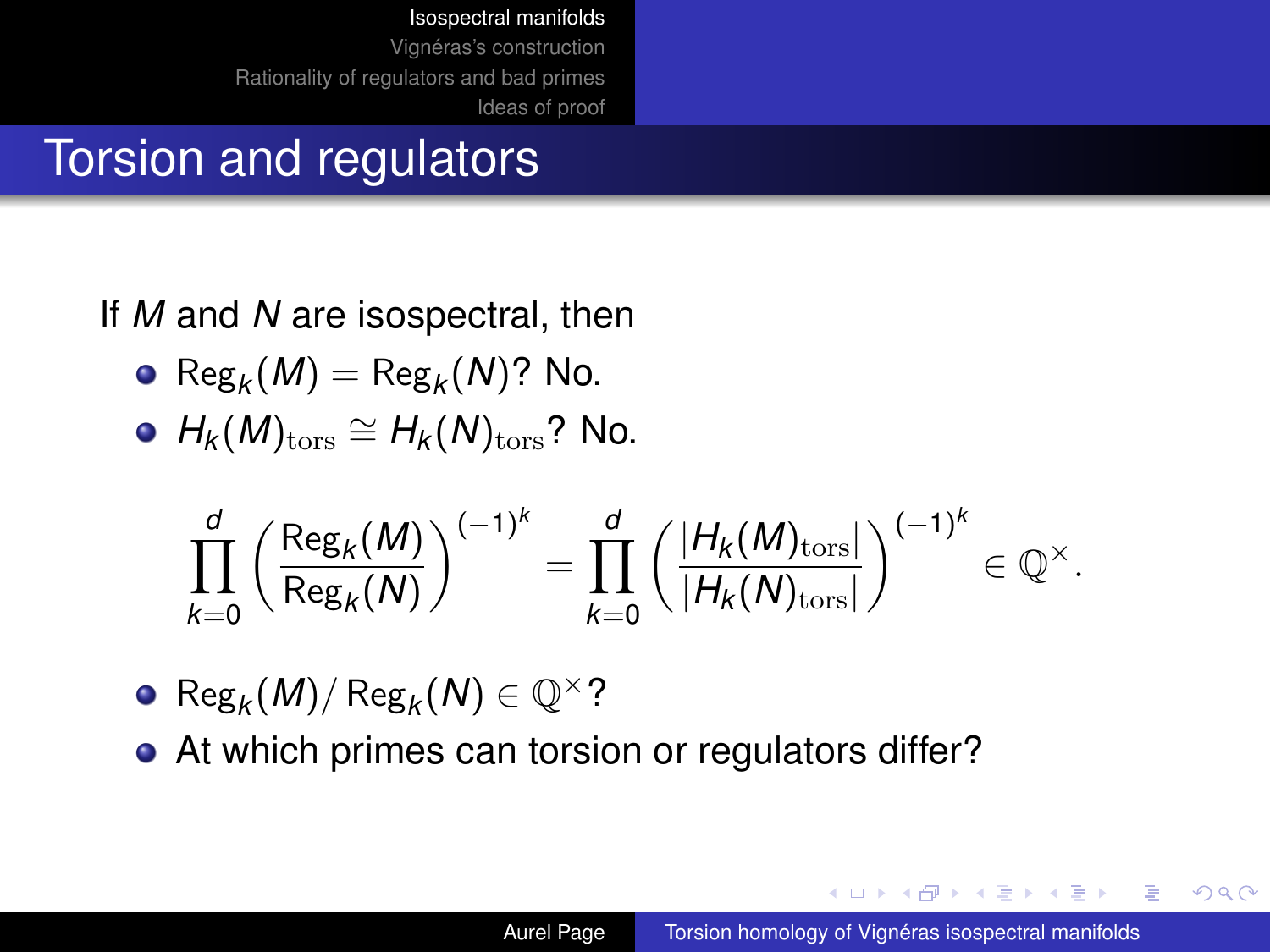Vignéras's construction [Rationality of regulators and bad primes](#page-13-0) [Ideas of proof](#page-21-0)

## Constructions of Sunada and Vignéras

Can we find a finite set of **bad primes**, outside of which torsion and regulators must be the same?

**Sunada**'s construction involves a finite group *G*: bad primes {*p* dividing |*G*|}.

**Vignéras**'s construction is arithmetic: bad primes?

K ロ ⊁ K 何 ≯ K ヨ ⊁ K ヨ ⊁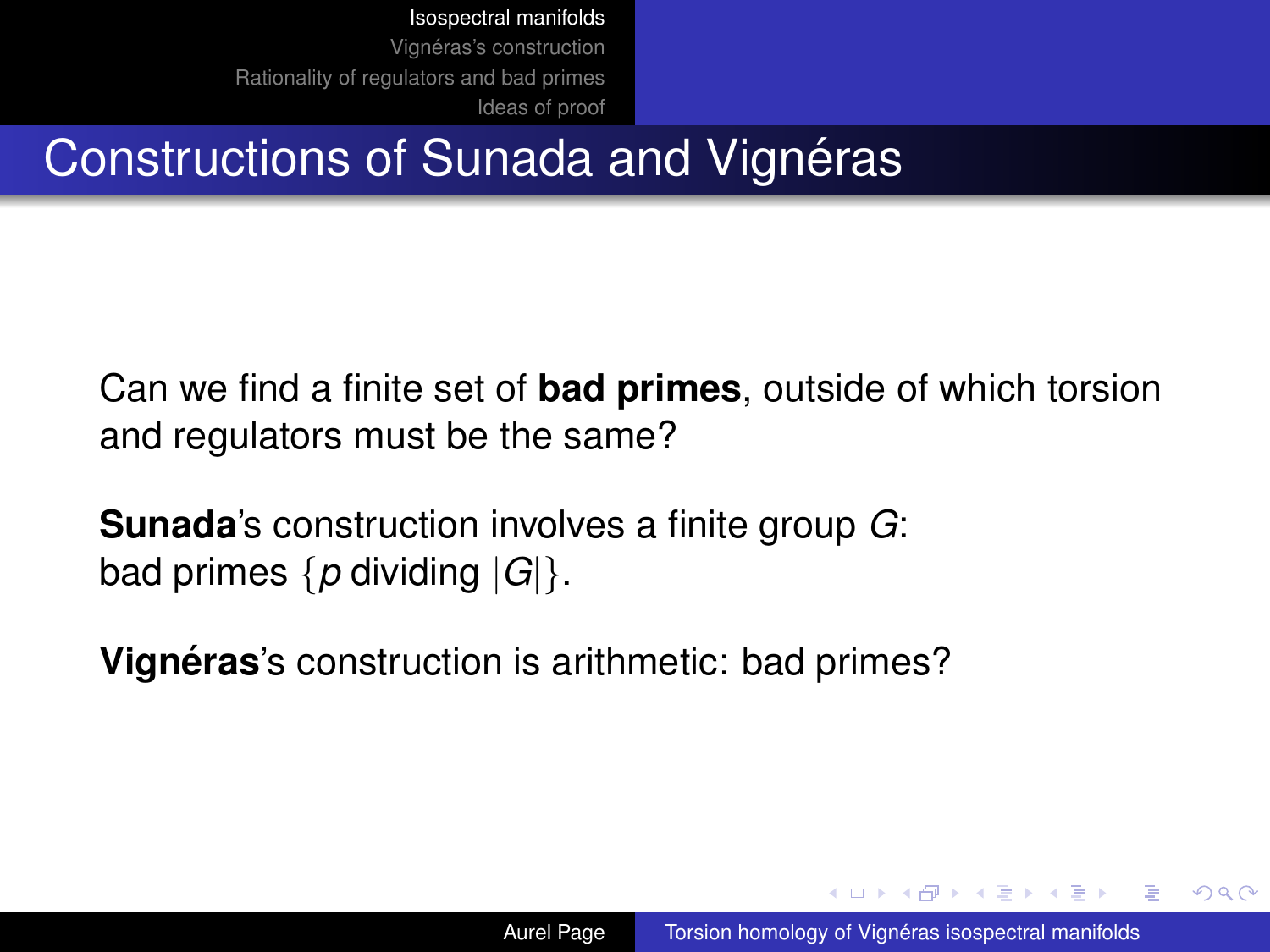# <span id="page-7-0"></span>Vignéras's construction

Aurel Page Torsion homology of Vignéras isospectral manifolds

(ロ) (伊)

医电影 美国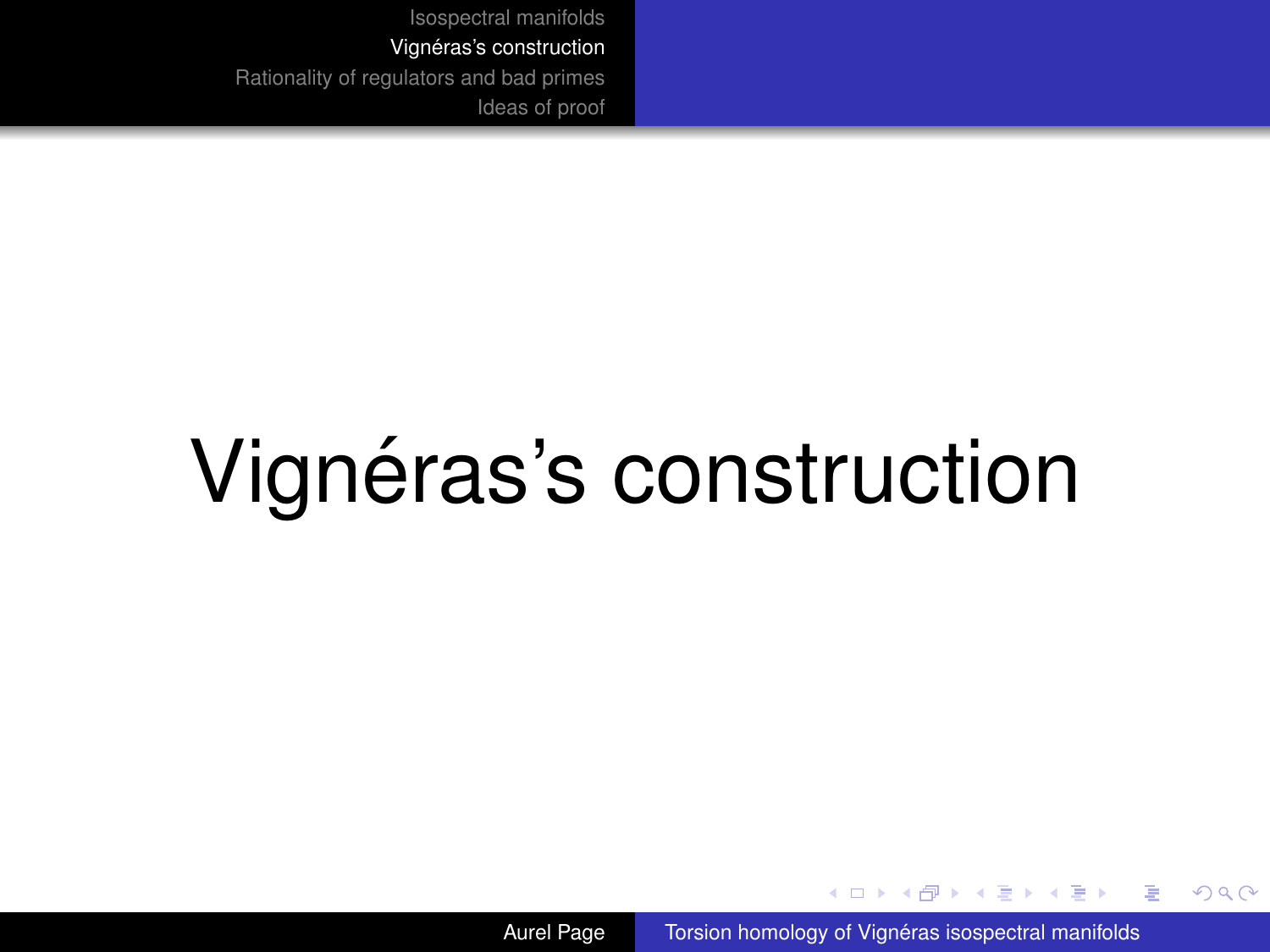## Quaternion algebras

Let *K* be a number field. A **quaternion algebra** over *K* is

$$
A=K+Ki+Kj+Kij,
$$

where  $i^2 = a \in K^\times$  ,  $j^2 = b \in K^\times$  and  $ij = -ji$ .

- **•** For  $\sigma: K \hookrightarrow \mathbb{C}$ , we have  $A \otimes_{K_{\sigma}} \mathbb{C} \cong M_2(\mathbb{C})$ .
- **•** For  $\sigma: K \hookrightarrow \mathbb{R}$ , say  $\sigma$  is **unramified** if  $A \otimes_{K_{\sigma}} \mathbb{R} \cong M_2(\mathbb{R})$ and **ramified** otherwise.
- For p a prime of *K*, say p is **unramified** if  $A \otimes_K K_\mathfrak{p} \cong M_2(K_\mathfrak{p})$  and **ramified** otherwise.

**Assume** (for simplicity) that *K* has exactly one nonreal complex embedding and that all real embeddings of *K* are ramified in *A*.

 $\left\{ \bigoplus_{i=1}^{n} x_i \in \mathbb{R} \right\} \times \left\{ \bigoplus_{i=1}^{n} x_i \in \mathbb{R} \right\}$ 

 $2990$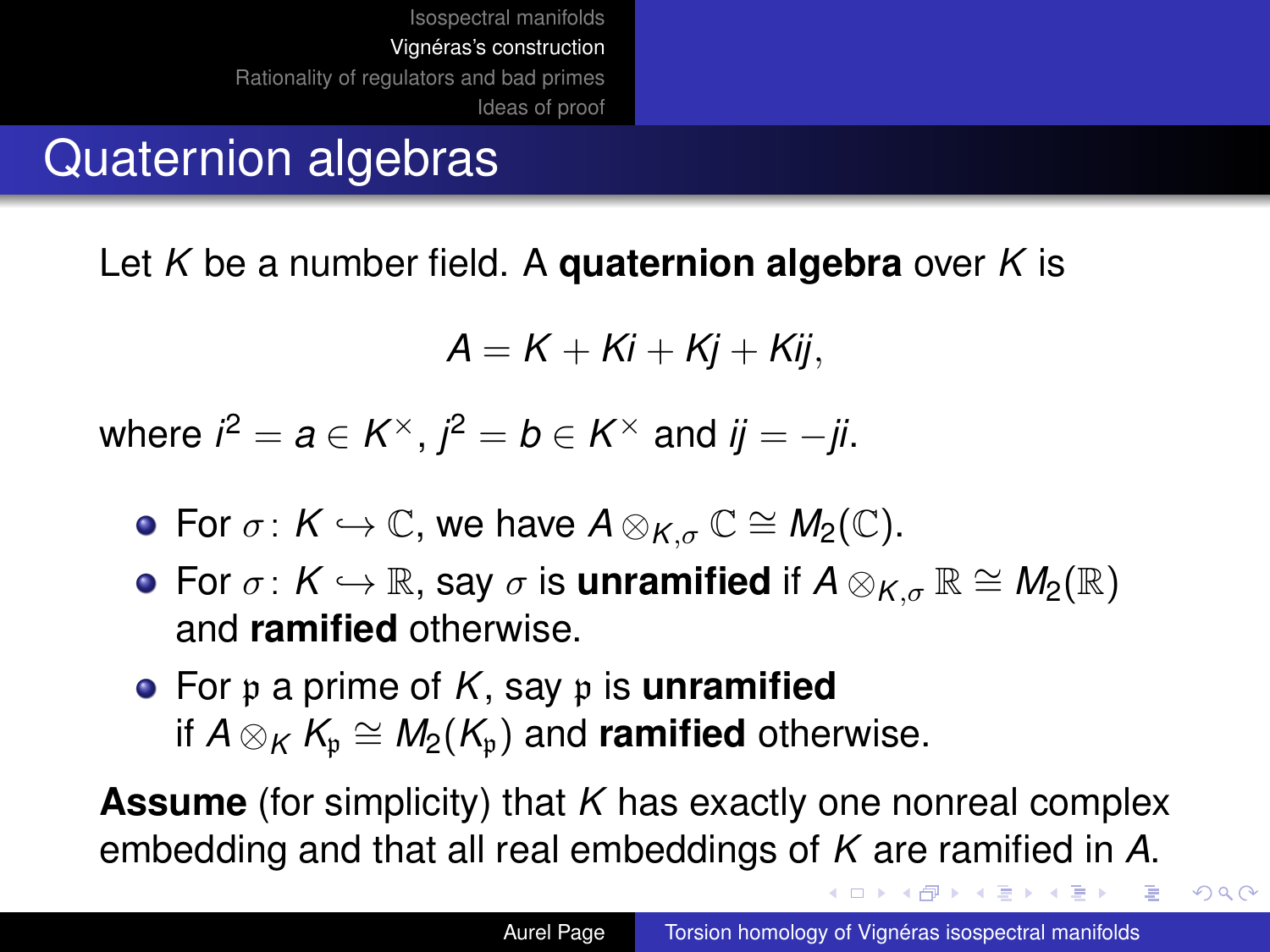## Maximal orders

**Order**  $\mathcal{O}$  in A: subring, finitely rank over  $\mathbb{Z}$ ,  $K\mathcal{O} = A$ .

Example:  $\mathcal{O} = \mathbb{Z}_{K} + \mathbb{Z}_{K}i + \mathbb{Z}_{K}i + \mathbb{Z}_{K}i$  if  $a, b \in \mathbb{Z}_{K}$ .

**Maximal order**: maximal for inclusion.

- Not unique:  $\mathcal{O} \rightsquigarrow x \mathcal{O} x^{-1}$  for  $x \in A^{\times}$ .
- Finite number up to conjugation.
- Conjugacy classes of maximal orders are in bijection with

$$
C = Cl_K(\infty)/\langle \mathfrak{a}^2, \mathfrak{p} \text{ ramified}\rangle.
$$

**Assume** (for simplicity) that  $|C| = 2$ : corresponds to a quadratic extension *L*/*K*.

**K ロ ▶ K 何 ▶ K ヨ ▶ K ヨ ▶** 

画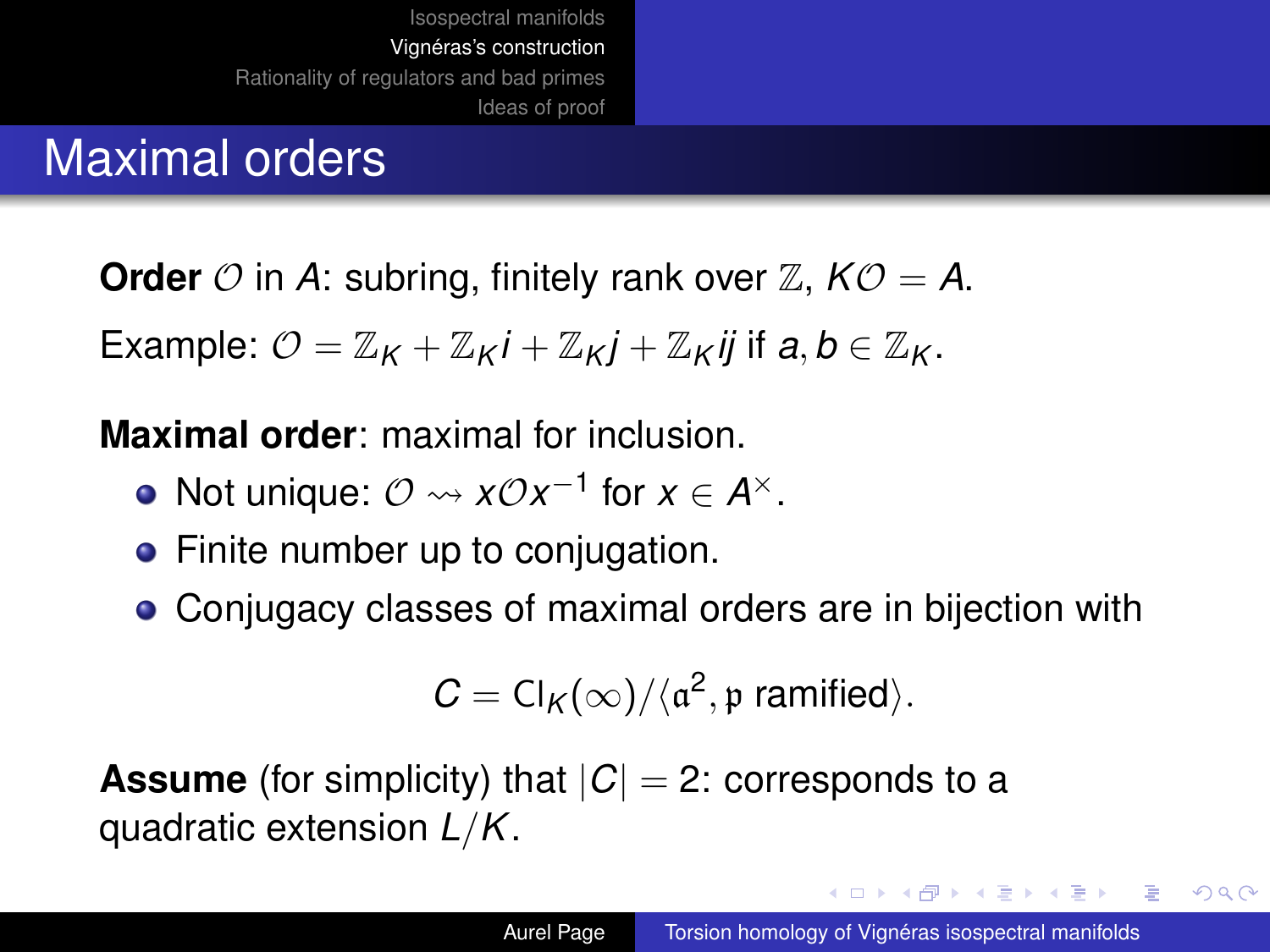## Vignéras's theorem

PGL<sub>2</sub>( $\mathbb{C}$ ) acts on hyperbolic 3-space  $\mathcal{H}^3$ .

Let  $\Gamma(\mathcal{O})$  be the image of  $\mathcal{O}^{\times}$  in PGL<sub>2</sub>(C), and

 $M(\mathcal{O}) = \Gamma(\mathcal{O}) \backslash \mathcal{H}^3$ 

of finite volume, compact iff  $A \not\cong M_2(K)$ .

#### Theorem (Vignéras)

If  $O$  and  $O'$  are maximal orders, then  $M(O)$  and  $M(O')$  are *isospectral.*

イロメ イ押 メイヨメ イヨメ

B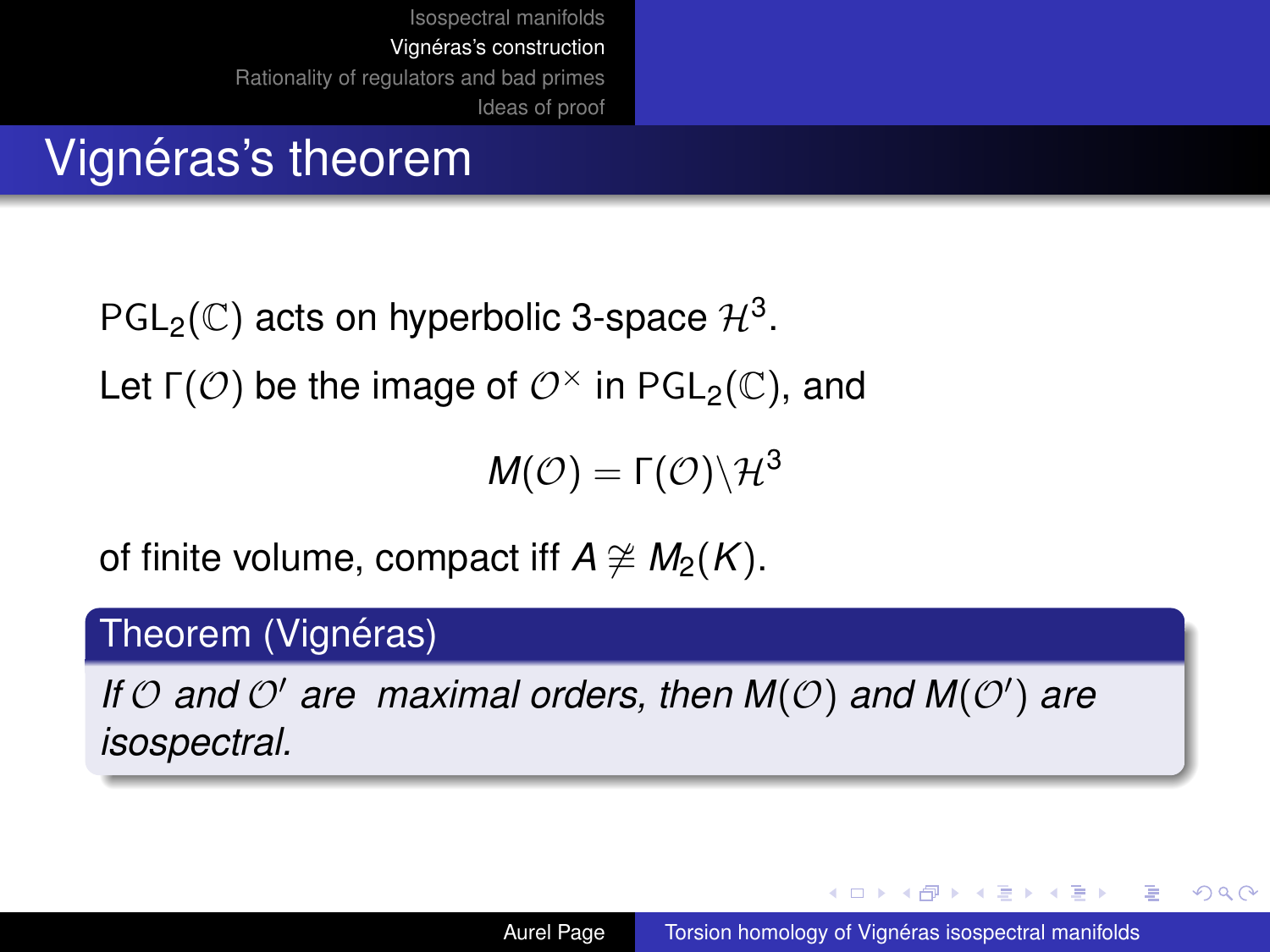## Vignéras's theorem

PGL<sub>2</sub>(C) acts on hyperbolic 3-space  $\mathcal{H}^3$ .

Let  $\Gamma(\mathcal{O})$  be the image of  $\mathcal{O}^{\times}$  in PGL<sub>2</sub>(C), and

 $M(\mathcal{O}) = \Gamma(\mathcal{O}) \backslash \mathcal{H}^3$ 

of finite volume, compact iff *A*  $\cong$  *M*<sub>2</sub>(*K*).

### Theorem (Vignéras, **Maclachlan–Rosenberger**)

*If*  $\mathcal{O}$  *and*  $\mathcal{O}'$  *are* **non-selective** *maximal orders, then*  $M(\mathcal{O})$ and  $M(\mathcal{O}')$  are isospectral.

イロメ イ押 メイヨメ イヨメ

Þ  $QQ$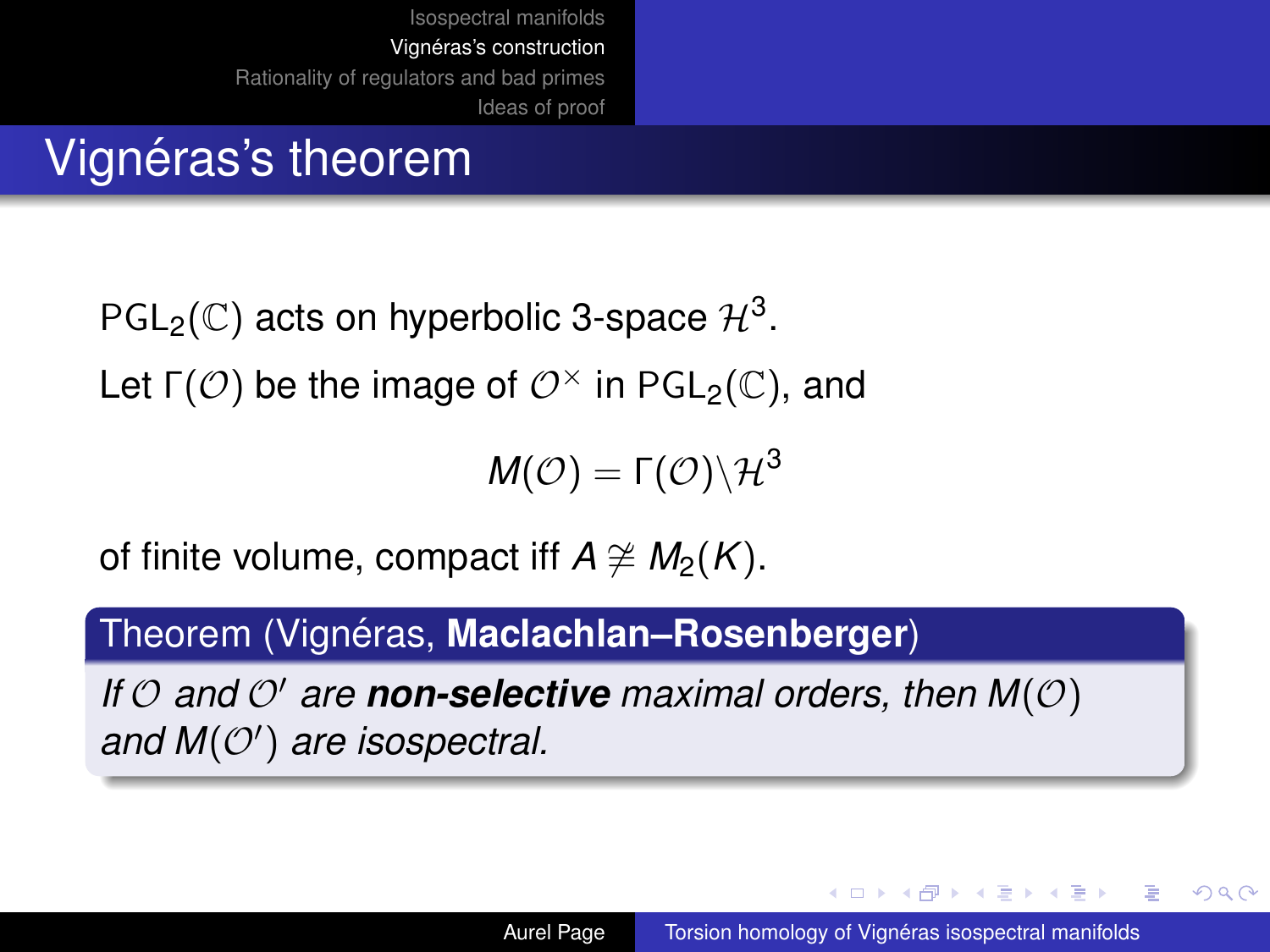## Bad primes, an example

Does the action of Hecke operators control the bad primes?

Field:  $K=\mathbb{Q}(\alpha)$  where  $\alpha^5-2\alpha^4-4\alpha^3+8\alpha^2+3\alpha-5=0.$ 3 real embeddings, 1 pair of conjugate embeddings.

Algebra:  $a = -4$ ,  $b = -24\alpha^4 - 12\alpha^3 + 80\alpha^2 + 24\alpha - 71$ . *A* ramified at  $p_7 = 7\mathbb{Z}_K + (\alpha + 4)\mathbb{Z}_K$  and all real embeddings.  $|C| = 2$ , consider  $\mathcal O$  and  $\mathcal O'$  non-conjugate.

 $\mathsf{Vol}(M(\mathcal{O})) = \mathsf{Vol}(M(\mathcal{O}')) \approx 22.876.$  $H_1(M(\mathcal{O}))=\mathbb{Z}/2\mathbb{Z}\oplus\mathbb{Z}/8\mathbb{Z}\oplus\mathbb{Z}/11\mathbb{Z}\oplus\mathbb{Z}.$  $H_1(M(\mathcal{O}')) = \mathbb{Z}/2\mathbb{Z} \oplus \mathbb{Z}/8\mathbb{Z} \oplus \mathbb{Z}.$ Field of Hecke eigenvalues:  $\mathbb{Q}(\sqrt{11})$ .

→ 重 → → 重 →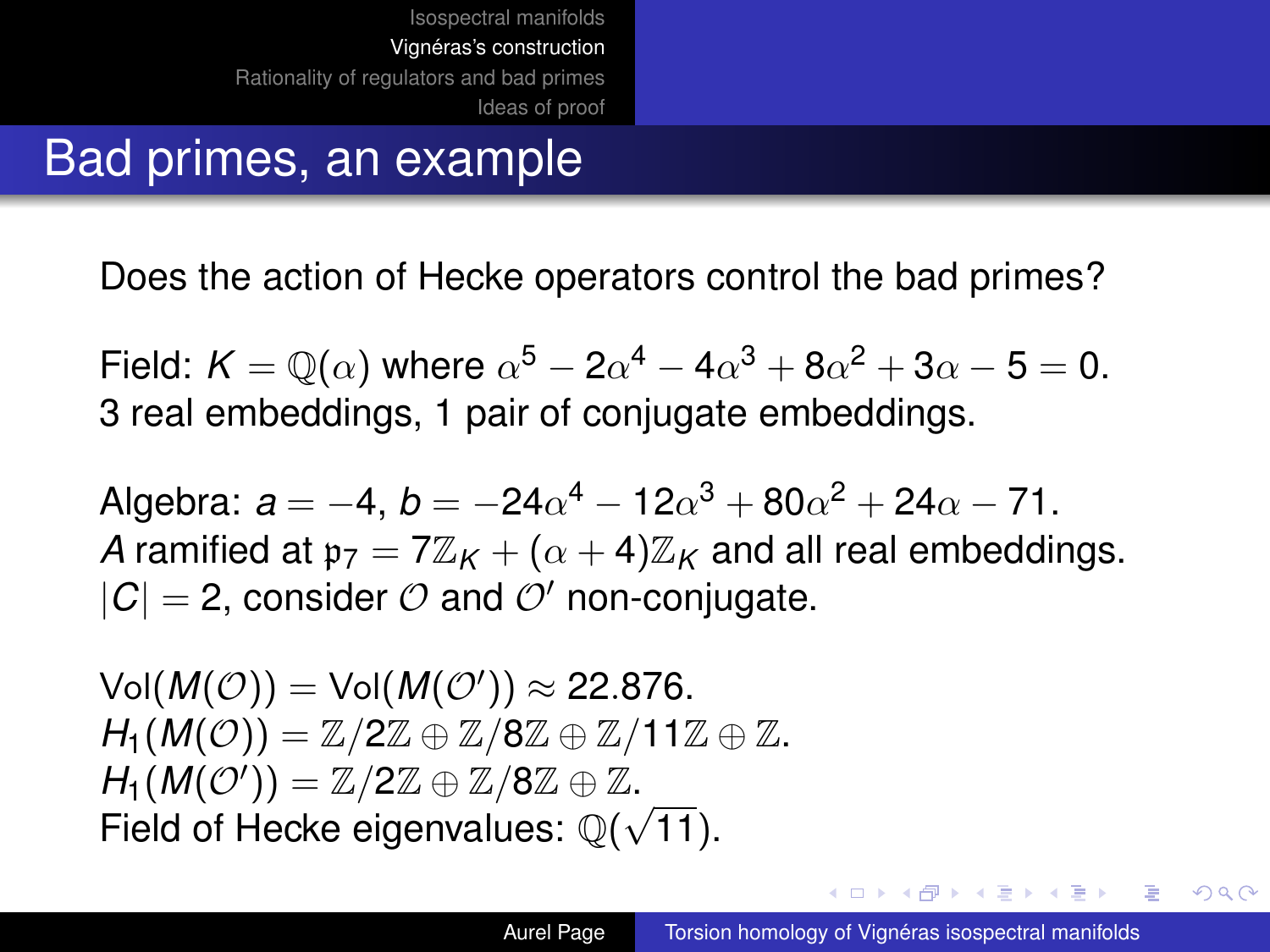# <span id="page-13-0"></span>Rationality of regulators and bad primes

Aurel Page Torsion homology of Vignéras isospectral manifolds

4 0 8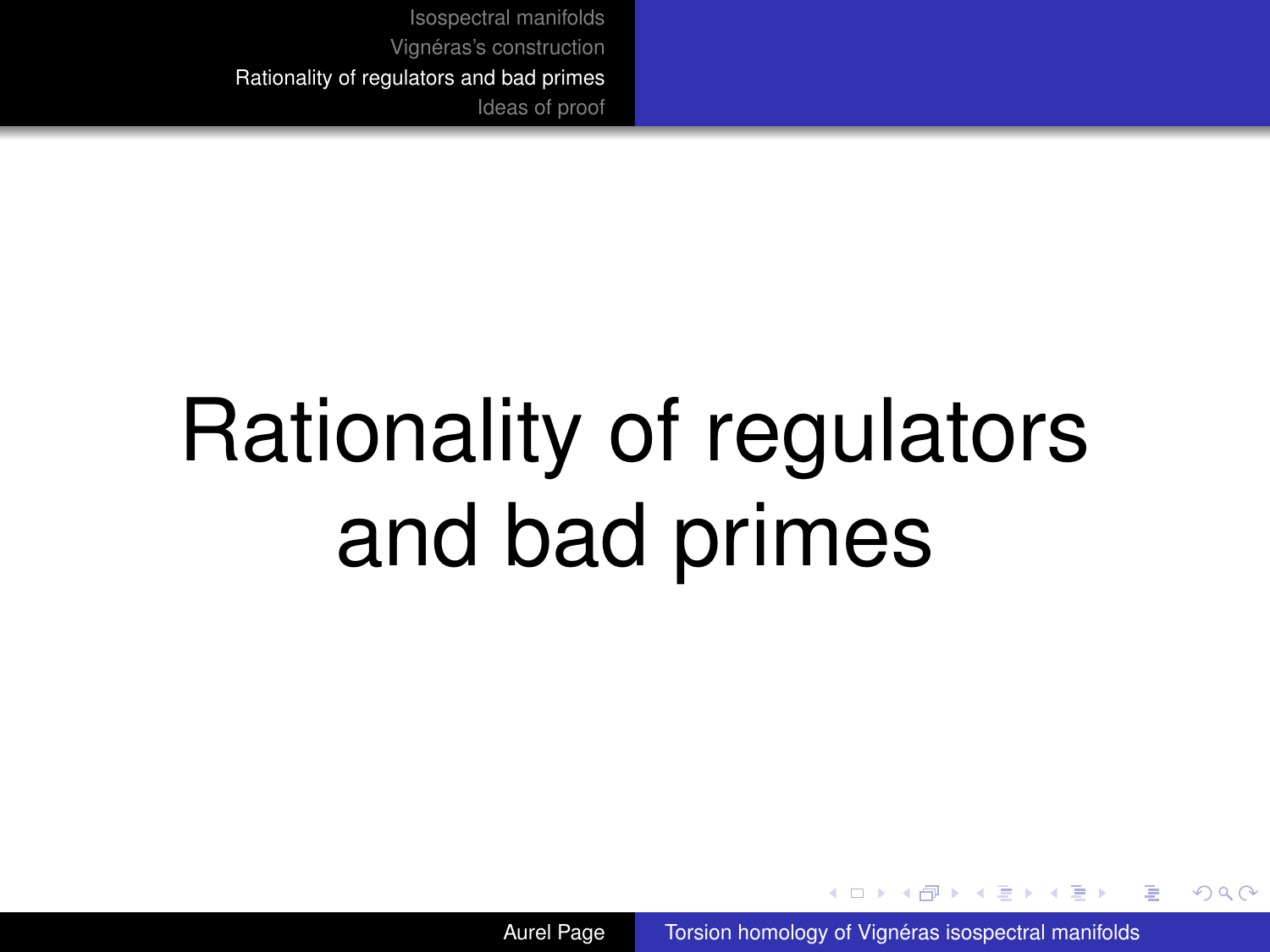## Hecke characters

Special case: characters of ray class groups (finite order)

 $\psi: \; \mathsf{Cl}_{\mathsf{K}}(\mathfrak{M}) \to \mathbb{C}^\times.$ 

More generally, idèle class group characters (finite or infinite  $\overline{a}$ order)

$$
\psi\colon \mathbb{A}_{\mathsf{K}}^{\times}/\mathsf{K}^{\times}\to \mathbb{C}^{\times}.
$$

They have a conductor (ideal of *K*) and parameters  $m_{\sigma} \in \mathbb{Z}$ and  $\varphi_{\sigma} \in \mathbb{R}$  for  $\sigma: K \hookrightarrow \mathbb{C}$ .

イロン イ押ン イヨン イヨン 一重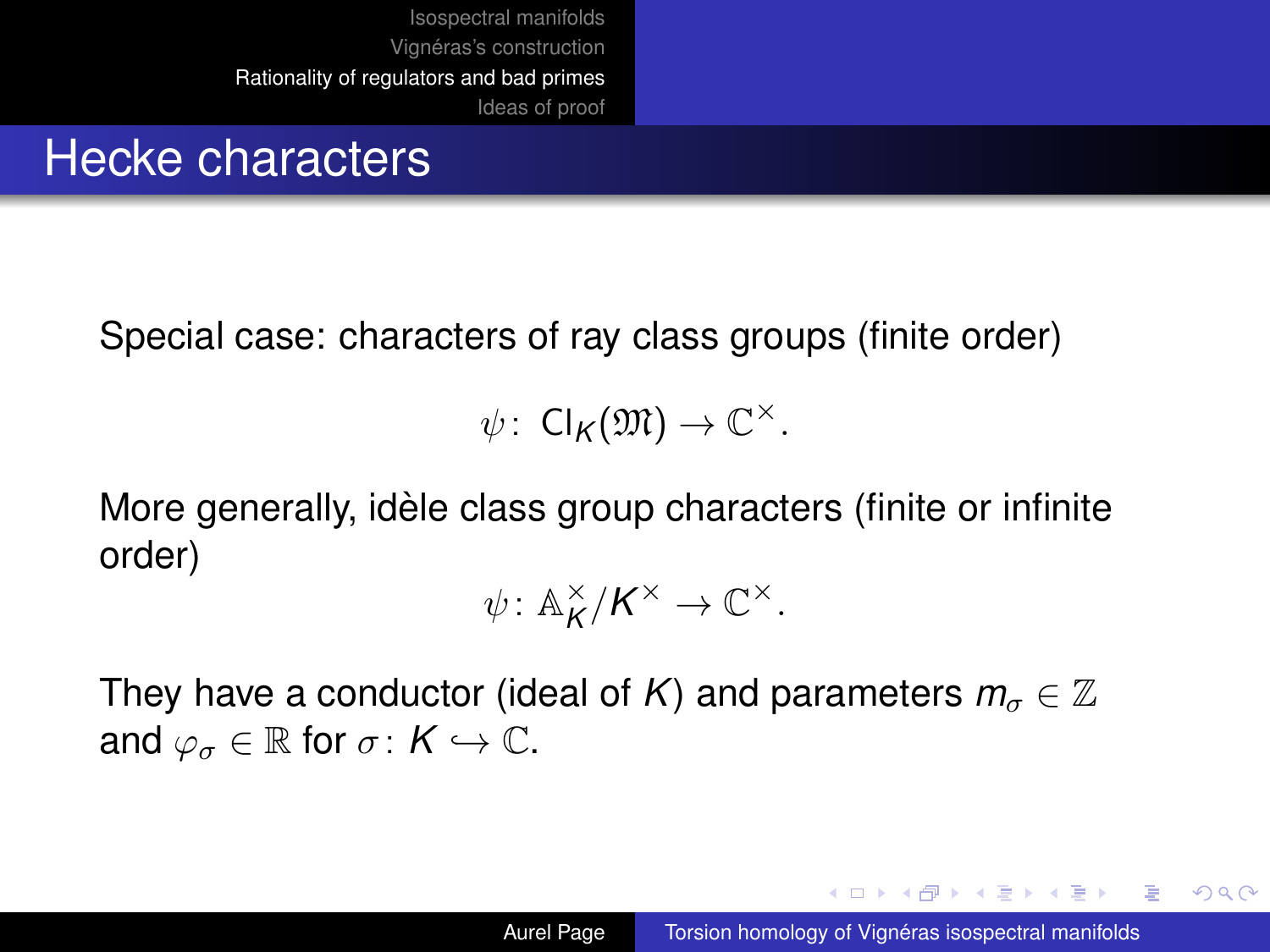## Isospectrality condition

#### Theorem (Bartel–P.)

 $M = M(\mathcal{O})$  and  $M' = M(\mathcal{O}')$  are isospectral, except possibly if *no prime ideal of K ramifies in A and L*/*K is totally complex. In addition,*  $\Omega^k(M)_{\Delta=\lambda} \cong \Omega^k(M')_{\Delta=\lambda}$ , except possibly if there *exists a Hecke character* ψ *of L satisfying a condition depending on k and* λ*.*

A similar condition appears in work of Rajan, using the Labesse–Langlands multiplicity formula.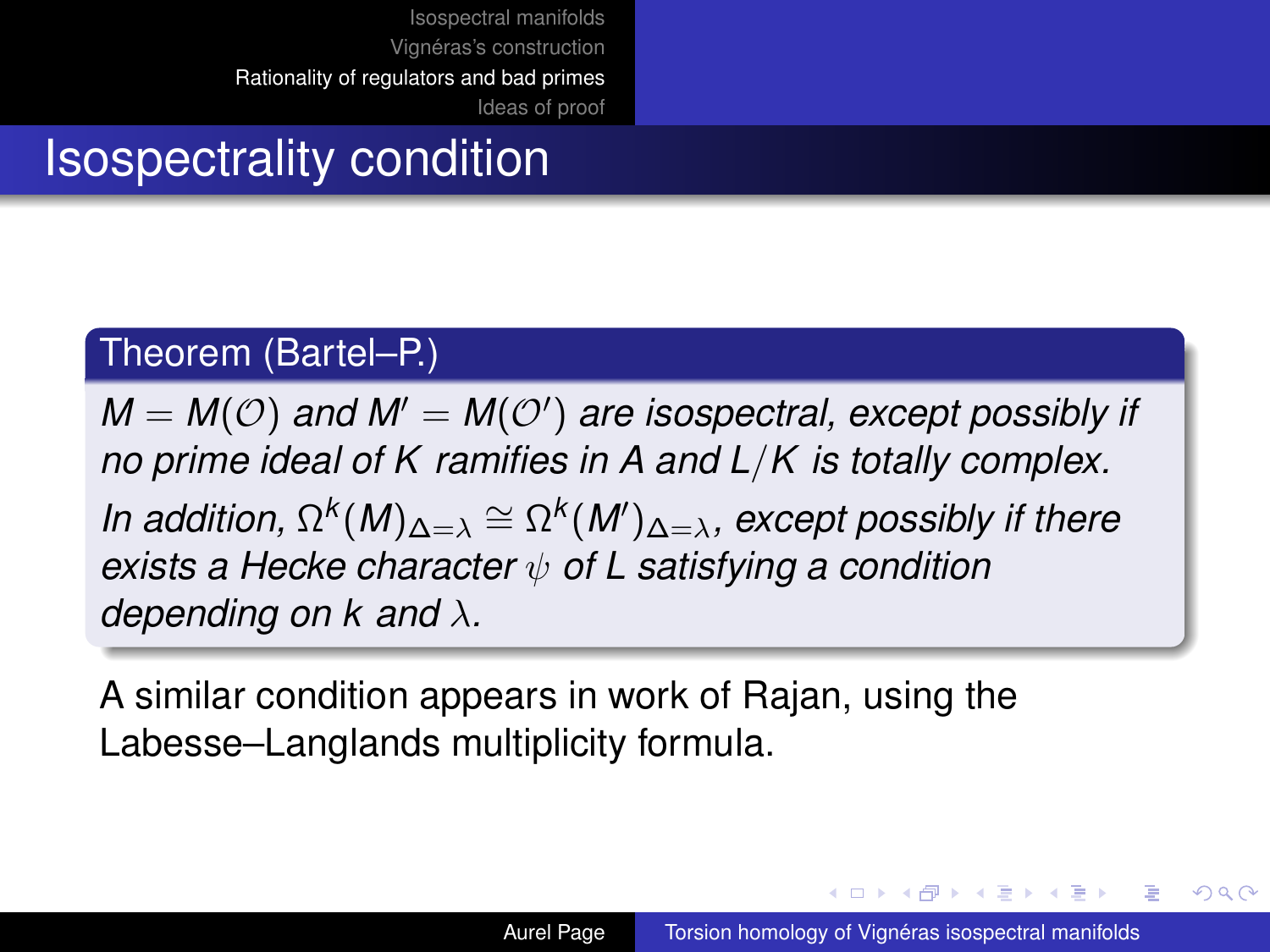## Regulator rationality condition

#### Theorem (Bartel–P.)

$$
\left(\frac{\text{Reg}_k(M)}{\text{Reg}_k(M')}\right)^2\in\mathbb{Q}^\times,
$$

*except possibly if there exists a Hecke character*  $ψ$  *of* L *of conductor* 1 *such that*

• 
$$
m_{\sigma} = \pm 1
$$
 and  $\varphi_{\sigma} = 0$  for  $\sigma$  real on K, and

 $m_{\sigma} = -m_{\sigma'} = \pm 1$  *and*  $\varphi_{\sigma} = \varphi_{\sigma'} = 0$  *for*  $\sigma \neq \sigma'$  restricting to *the complex embedding of K .*

This condition is weaker than the one for isospectrality!

イロト イ押 トイヨ トイヨト

E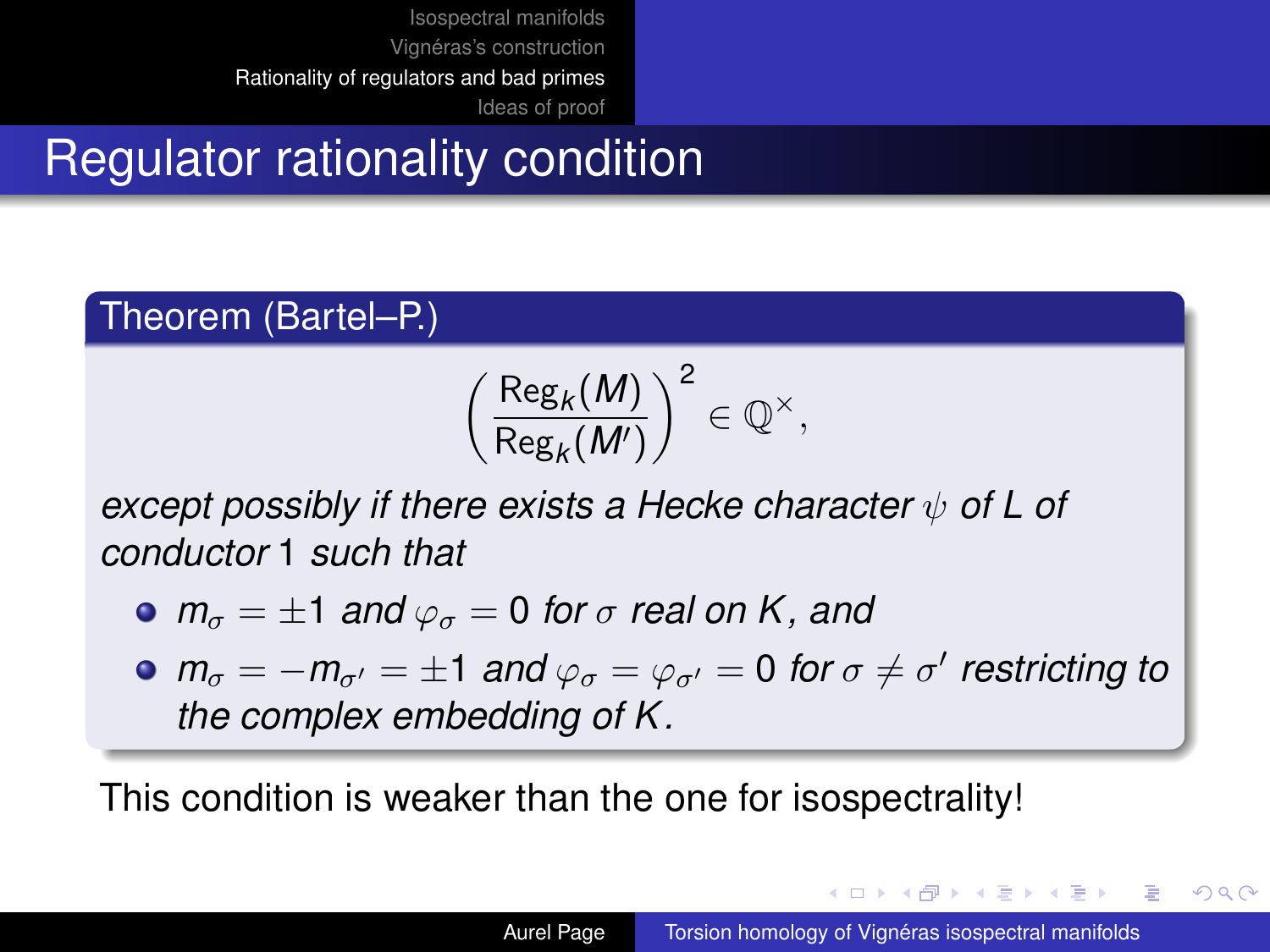## Bad primes

### Theorem (Bartel–P.)

*Let p* > 2 *be a prime. Assume a "standard" conjecture on Galois representations attached to mod p cohomology classes.*

$$
v_p\left(\frac{\text{Reg}_k(M)}{\text{Reg}_k(M')}\right) = 0 \text{ and } H_k(M)[p^{\infty}] \cong H_k(M')[p^{\infty}]
$$

*except possibly if there exists a mod p Hecke character*

$$
\psi\colon\operatorname{Cl}_{L}(p\mathbb{Z}_{L})\to\overline{\mathbb{F}}_{p}^{\times}
$$

*satisfying certain conditions.*

K ロ ⊁ K 伊 ⊁ K ヨ ⊁ K ヨ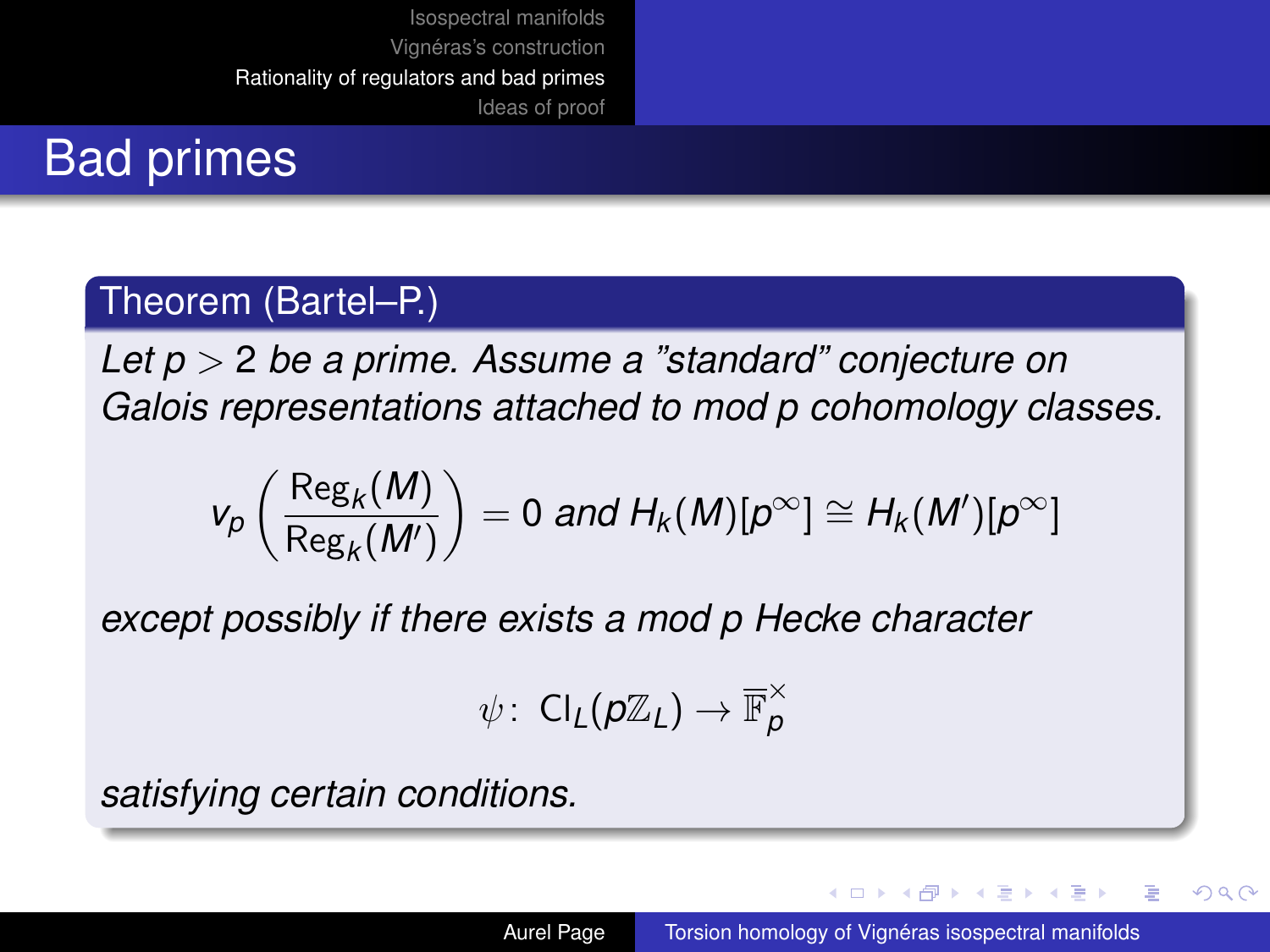## Refinement: Hecke action

There is a Hecke algebra acting on  $H_k(M)$  and  $H_k(M')$ .

Consider **maximal ideals** m of the Hecke algebra (essentially, the data of an eigenvalue in  $\overline{\mathbb{F}}_p$  for each Hecke operator).

We have a decomposition

$$
H_k(M,\mathbb{Z}_p)\cong \bigoplus_{\mathfrak{m}} H_k(M)_{\mathfrak{m}}.
$$

We would like to understand the situation separately in each summand.

K ロ ⊁ K 何 ≯ K ヨ ⊁ K ヨ ⊁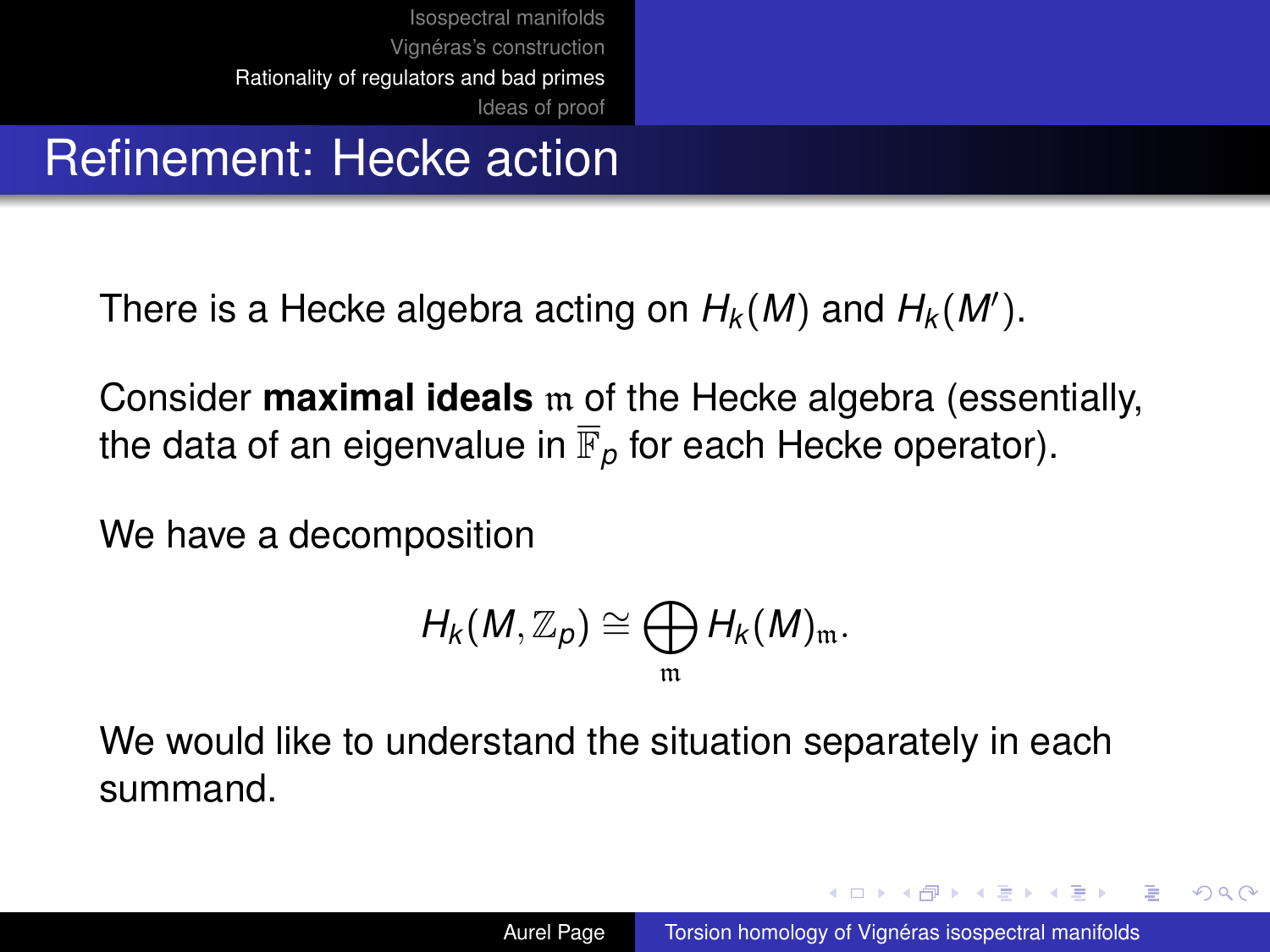## Calegari–Venkatesh

Calegari and Venkatesh studied an analogous situation, **Jacquet–Langlands pairs** of manifolds: not isospectral, but closely related spectrum.

### Conjecture (Calegari–Venkatesh)

*If* (*M*, *M*<sup>0</sup> ) *is a Jacquet–Langlands pair and* m *is "non-Eisenstein", then*

$$
|H_k(M)^{\rm new}_\mathfrak{m}|=|H_k(M')^{\rm new}_\mathfrak{m}|.
$$

Proved some versions without the Hecke action.

K ロ ⊁ K 何 ≯ K ヨ ⊁ K ヨ ⊁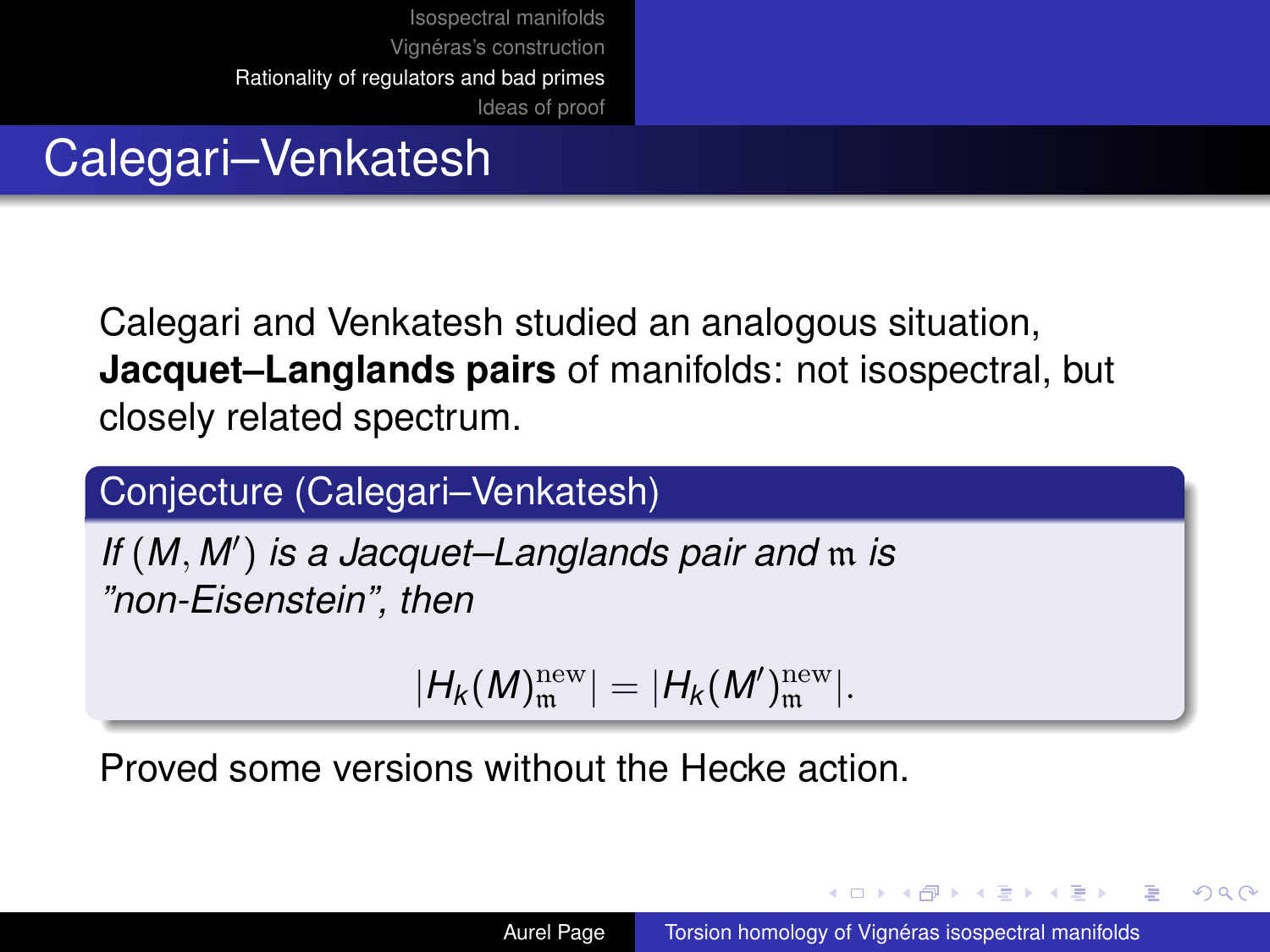## Bad primes with Hecke action

We can define a notion of 
$$
\left(\frac{\text{Reg}_k(M)}{\text{Reg}_k(M')}\right)_\mathfrak{m} \in \mathbb{Q}_p^\times / (\mathbb{Z}_p^\times)^2
$$
, such that 
$$
\frac{\text{Reg}_k(M)}{\text{Reg}_k(M')} = \prod_{\mathfrak{m}} \left(\frac{\text{Reg}_k(M)}{\text{Reg}_k(M')}\right)_\mathfrak{m} \text{mod } (\mathbb{Z}_p^\times)^2.
$$

### Theorem (Bartel–P.)

*Let p* > 2 *be a prime. If* m *is "non-CM", then*

$$
H_k(M)_{\mathfrak{m}} \cong H_k(M')_{\mathfrak{m}} \text{ and } \left(\frac{\text{Reg}_k(M)}{\text{Reg}_k(M')}\right)_{\mathfrak{m}} \in \mathbb{Z}_p^{\times}.
$$

K ロ ⊁ K 何 ≯ K ヨ ⊁ K ヨ ⊁

G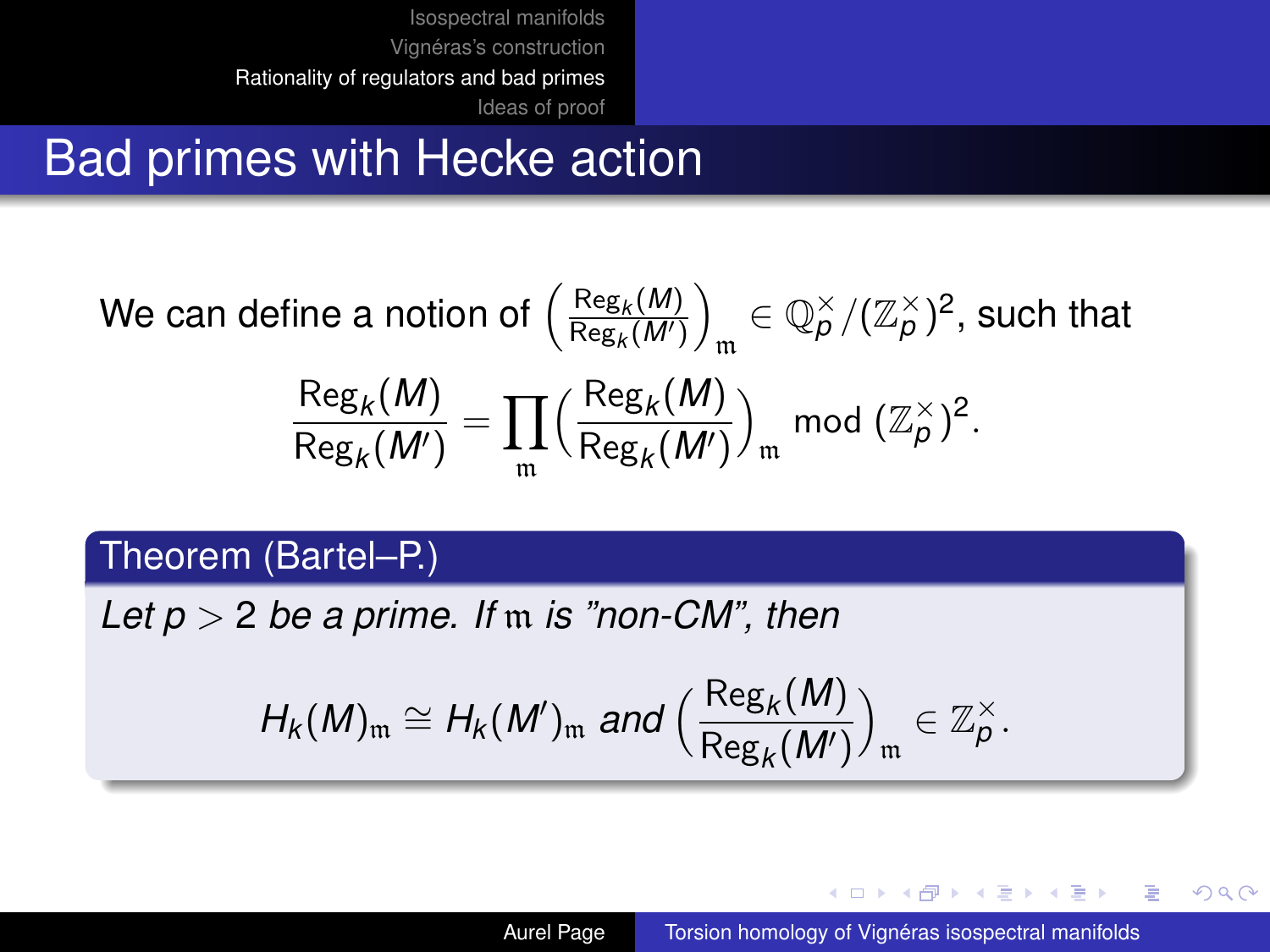# <span id="page-21-0"></span>Ideas of proof

Aurel Page Torsion homology of Vignéras isospectral manifolds

**Kロト K伊 ト** 

- 4 周 8 3 4 周

 $299$ 

ă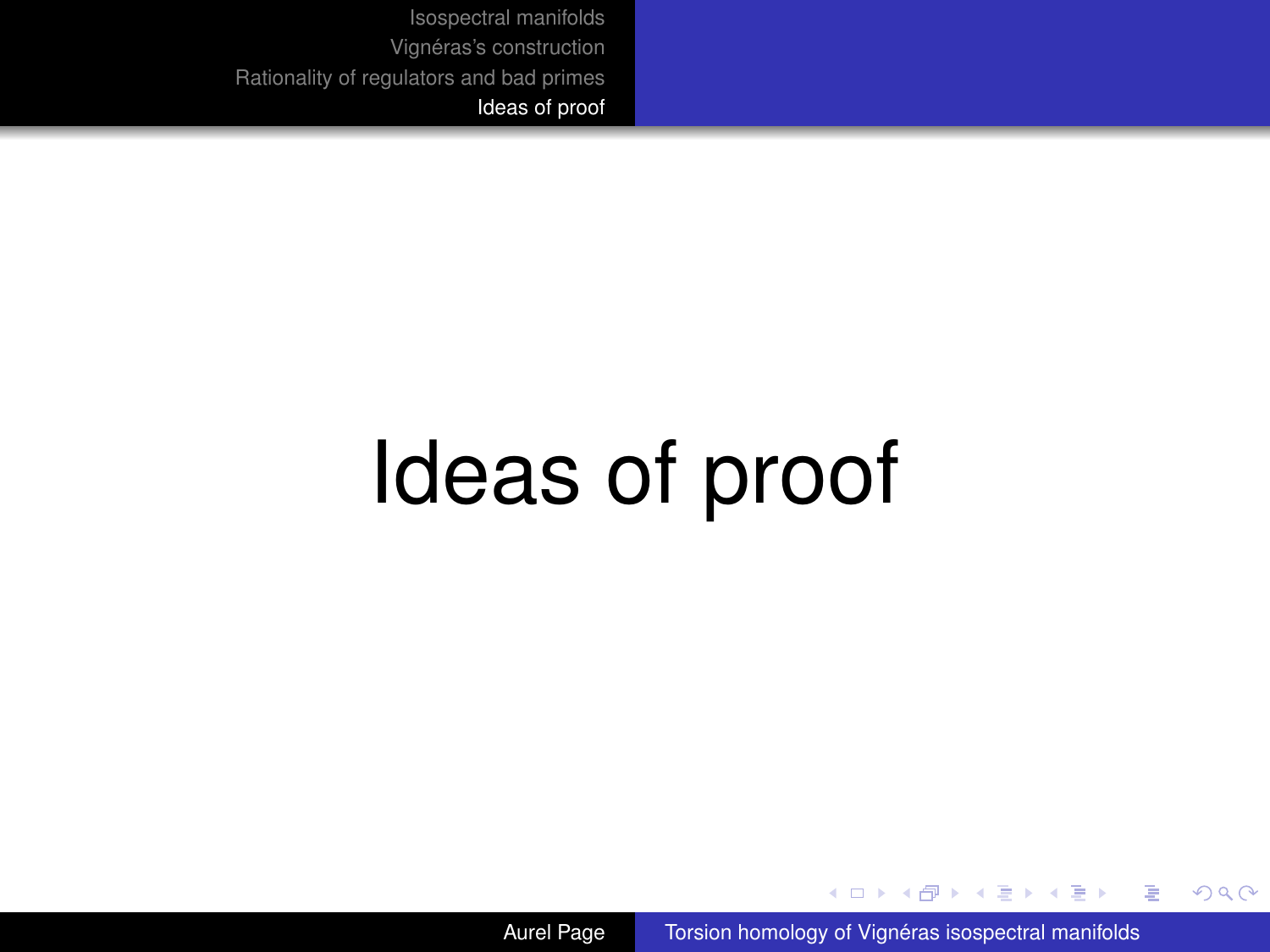## Hecke algebras

Hecke operators are indexed by primes of *K*.

We have two kinds of Hecke operators

- $T_{\rm p}$  for  ${\rm [p]}=0$  in *C*, acting on *M* and on *M'*, generating a **small Hecke algebra**  $\mathbb{T}_0$ .
- $T_q$  for  $[q] \neq 0$  in *C*, swapping *M* and *M'*, generating a  $\mathbb{T}_0$ -module  $\mathbb{T}_1$ .

The **big Hecke algebra**  $\mathbb{T} = \mathbb{T}_0 \oplus \mathbb{T}_1$  acts on  $M \sqcup M'$ .

All the isomorphisms we prove come from the action of an operator  $T \in \mathbb{T}_1$  acting invertibly.

 $4$  ロ }  $4$   $6$  }  $4$   $\pm$  }  $4$   $\pm$  }

画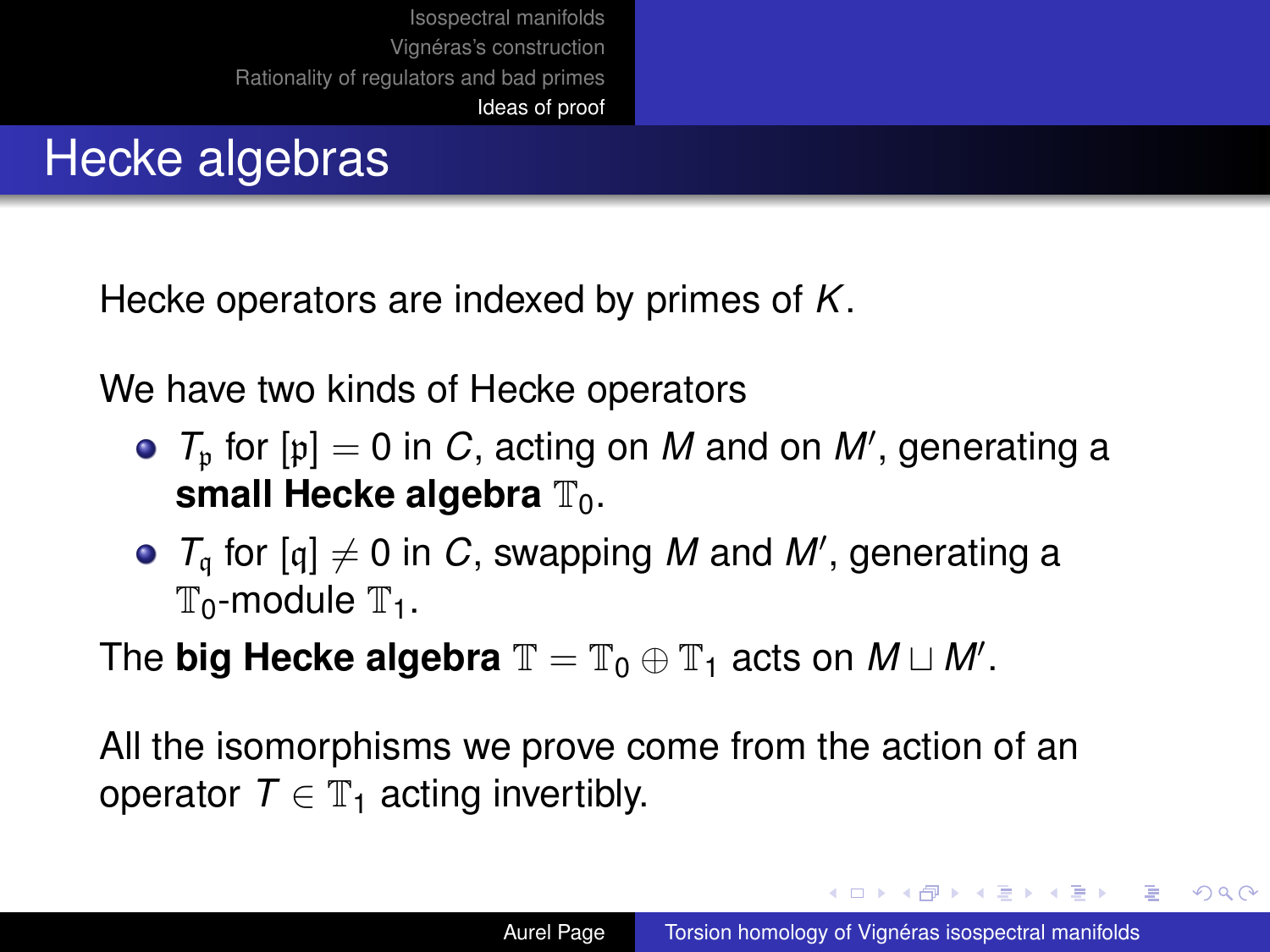[Ideas of proof](#page-21-0)

## Regulator quotients: algebraic interpretation

From a diagram



we get

$$
\Big(\frac{\text{Reg}'}{\text{Reg}}\Big)^2 = \frac{\det\, T^*}{\det\, T}.
$$

4 ロ ) (何 ) (日 ) (日 )

B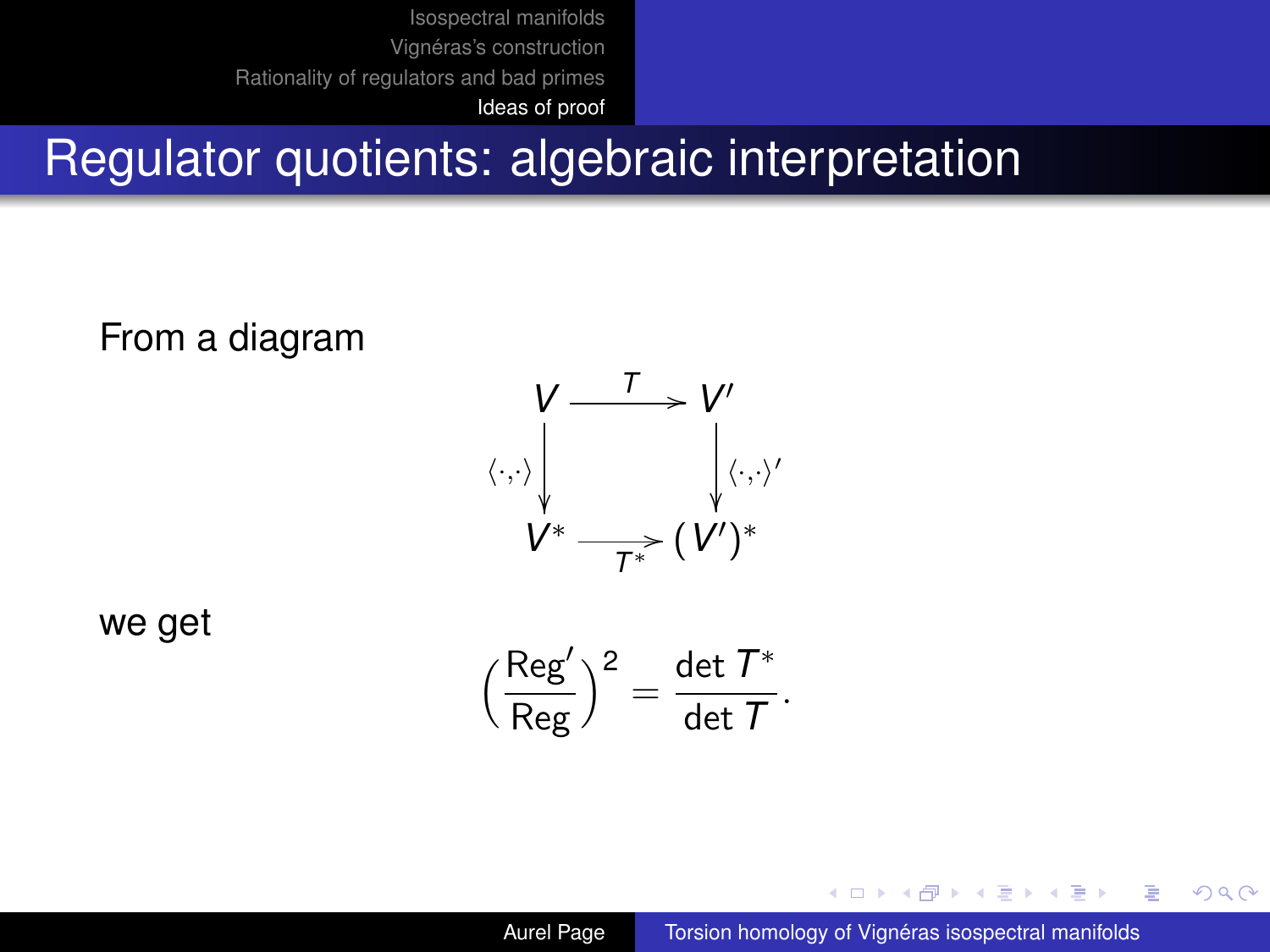## Invertibility of Hecke operators

Invertible operator?

- By dévissage, we may assume that  $\mathbb{T}_0$  is a field.
- $T \in \mathbb{T}_1 \Rightarrow T^2 \in \mathbb{T}_0$ . When  $\mathbb{T}$  is reduced, this implies  $\mathbb{T}_1 = 0$ or there exists  $T \in \mathbb{T}_1$  acting invertibly.
- $\bullet$   $\mathbb{T}_1 = 0 \Longleftrightarrow a_{\mathfrak{p}} = 0$  for all  $[\mathfrak{p}] \neq 0$  in  $C \Longleftrightarrow a_{\mathfrak{p}} = a_{\mathfrak{p}} \chi(\mathfrak{p})$  for all p, where  $\chi: \mathcal{C} \to \{\pm 1\}$  is nontrivial.
- ρ irreducible 2-dimensional representation of a group *G*:  $\rho \cong \rho \otimes \chi \Longleftrightarrow \rho \cong \text{ind}_{G/\ker \chi} \psi.$

イロト イ押 トイヨ トイヨ トー

画